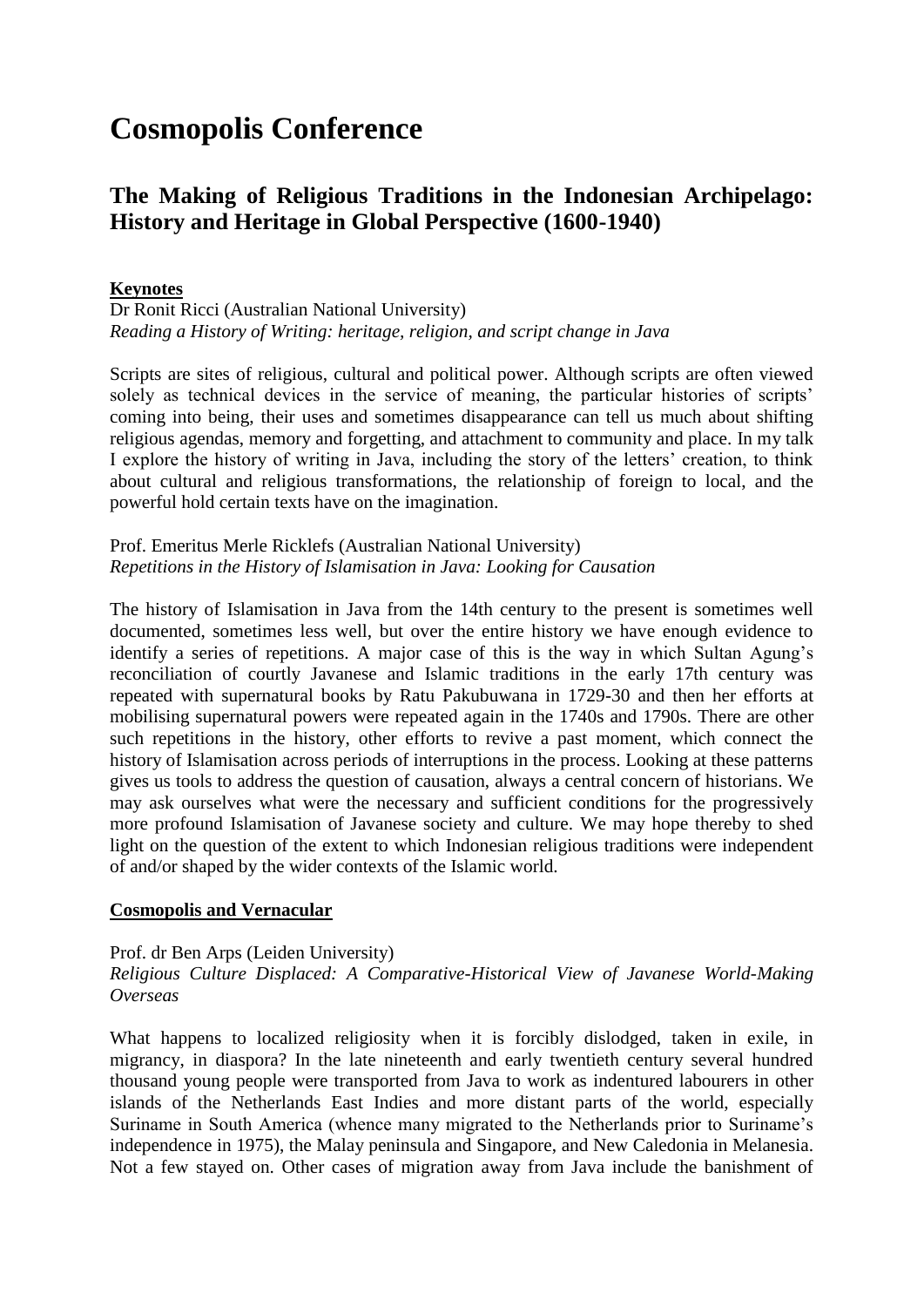individuals and small groups to northern Sulawesi, Sri Lanka, and the Cape that began in the VOC period, and recently the individual domestic workers who live for years in the Middle East, Malaysia, Singapore, Taiwan, and Hong Kong.

In this programmatic paper I regard these historical cases of migration away from Java as relocations of religiosity. They demanded relocalization of religious culture and formed the beginning of necessarily recontextualized—and thus re-made—traditions and trends. The different dynamics in each case shed important light on the forces at play in religious worldmaking. To give these abstract theoretical contours empirical substance I examine two interlocking realms of religious culture for the nature of recontextualization over the long term. One realm is that of transitory and mobile practices of world-making. I focus on cultural performance, referring to (1) explicitly Islamic genres in the various sites of migrancy, (2) the markedly Javanistic tradition of trance dancing in Suriname, the Netherlands, and Singapore, and of course (3) the adoption and adaptation by newcomers of performance genres already established in the new place of residence or brought later, shading into (4) the creation of manifestly new genres of cultural performance. Graves and built places of worship, on the other hand, stand immobile in particular locations. While their permanency is relative, the material fixity of keramat and mosques abroad helps to root religious culture firmly in the new environment.

#### Abdur Rahoof Ottathingal (Leiden University) *Vernacular Islam in Trans-Formation: Arabi-Malayalam and Jawi compared*

Arabic language and script have been an everyday presence in the religious and cultural life of Muslim communities of the Indian Ocean littoral. Arabic language influenced these communities in shaping their religious practices and identity, and structuring their cultural habits in multiple ways. Writing local speeches in Arabic script was one feature of this cultural mediation. It involved primarily the activity of transliteration, and also translation, along with many other meticulous activities which developed a complex textual culture. This mode of linguistic mediation, coupled with the locally responsive religious practices, invite us to consider the local and trans-local religio-cultural intermediations which can be viewed as 'vernacular Islam'. In Malabar, a rich textual culture of Arabi-Malayalam worked as a crucial component of Islamization, with deep Sufi influences, and generated and reflected the cultural locale of Islam in the region. What needs to be explained, however, is that these localized transformations took place in connection to the dynamics in other Islamic communities around the globe. Trade, scholarly and literary networks and migrations mediated these dynamics on the one hand, and the linguistic-textual culture (Arabi-Malayalam) on the other.

Significantly, there are several similar cultural practices connected to and comparable with Arabi-Malayalam, sharing both an early modern formative phase and a present-day threat of extinction. The African Ajami ketabs (Timbuktu, Senegalese, Wolof, Utenzi etc.); the aljamiado (Arabic-Spanish) of Iberian Peninsula; Arwi (Arabic-Tamil/Sinhalese), Arabic-Bengali, Arabic Punjabi etc. of South Asia; and Jawi and Melayu of Southeast Asia help us stretch the map of Arabi-Malayalam far broader and more global. In this context, this paper attempts to elaborate the historical formations and later transformations of Arabi-Malayalam comparing it with the contexts of Jawi. The paper will focus on the aspects of Islamization, religious and cultural mediations by Arabic script and language, and the identity transformation that Arabi-Malayalam and Jawi underwent in the 19th and 20th century especially in the wake of a new wave of 'Islamic reformism'. It will also be engaging with the framework of 'Arabic Cosmopolis' and the literary, religious and socio-historical matrices of vernacularizations. A major concern of this paper will be to explain the nature of transformations of 'vernacular Islam' in South and Southeast Asia, placing Arabi-Malayalam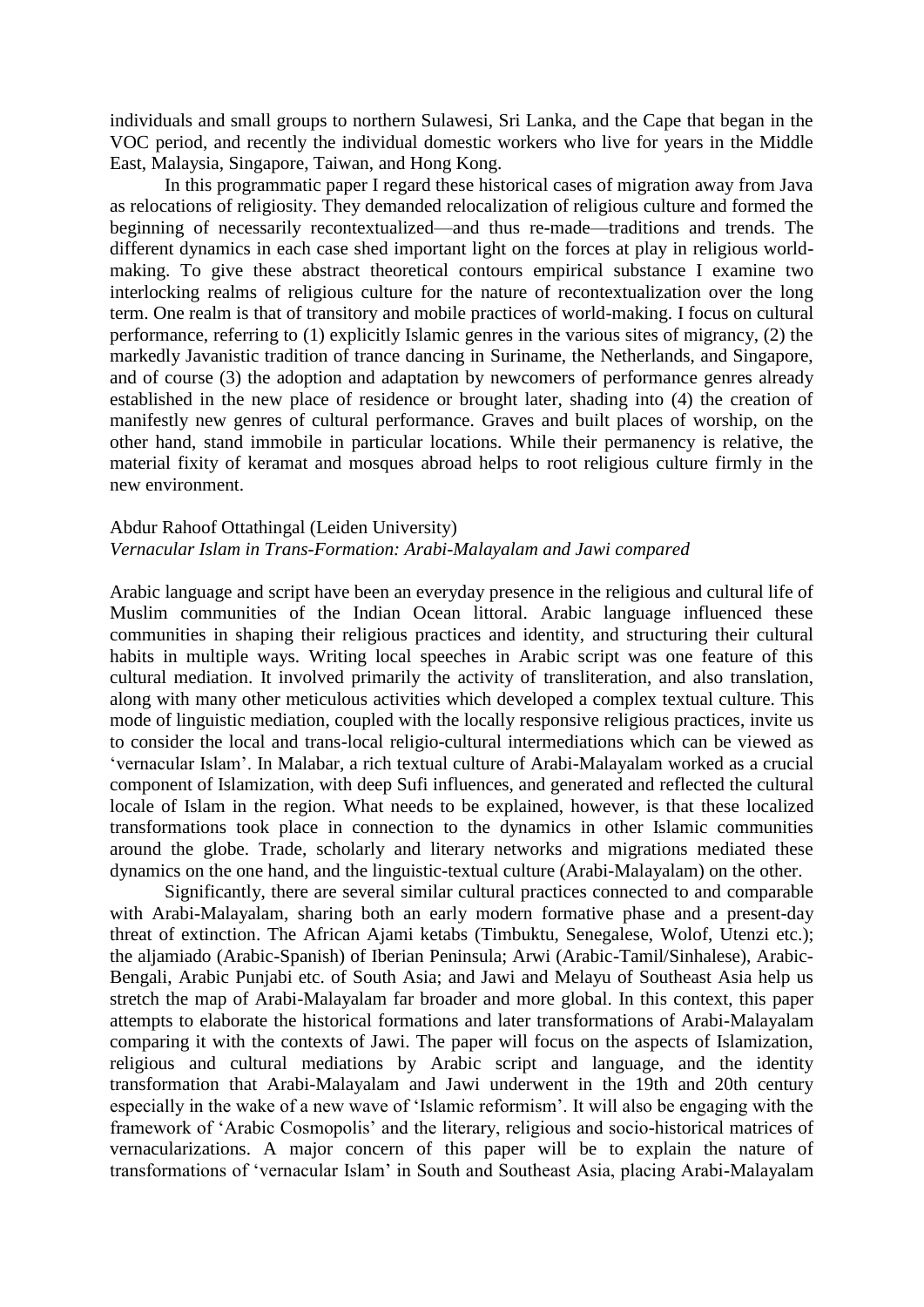and Jawi as markers of an endangered multiplicity and the socio-religious dynamics which involved multi-directional process and multi-vocal actors, playing local and trans-local.

#### Mahmood Kooria (Leiden University)

*Transmission of Islamic Legal Ideas across the Indian Ocean: Indonesian Engagements with a Malabari Text of the Sixteenth Century*

In the historiography of Islam in the Indian Ocean rim, the spread and existence of the Shafi'i school of law are limited to mere passive references. If we ask why and how this school of law spread among the Muslim communities of the Indian Ocean coastal belts and became predominant in the early modern centuries, the usual historiographical rhetoric connects it to the spread of Yemeni scholars—a case that is not quite true. The prevalent argument among Islamicist historians (mainly Hamilton Gibb, Bernard Lewis, and Joseph Schacht) is that Islamic law was 'dead' after its classical phase (900-1100 CE), and was nothing but imitation and repetition of earlier works and thoughts until the late nineteenth century. Haim Gerber has questioned such judgments and argued quite convincingly that Islamic law continued to be dynamic and flexible in later centuries too, though his focus is primarily on Hanafi school of law in Ottoman Empire between 1600 and 1840. Against such a background, I ask how the Shafi'i school of law developed into a full-fledged legal practice in South and Southeast Asian coastal townships, where Muslims were remarkably active in the sixteenth and seventeenth centuries. This paper takes a sixteenth-century Shafi'i legal text Qurrath al-Ain, written in Malabar by Zain al-Din bin Gazzal al-Malabari who was educated in Mecca and Cairo. This text followed the longer tradition of Islamic juridical writing that started in the thirteenth century. Qurrath al-Ain not only added to the long tradition of Islamic legal thought in a traditionalistic way, but also advanced it by a) criticizing many methods and arguments made by its intellectual predecessors, and b) generating a non-Middle Eastern alternative discourse of the Shafi'i school of law. While the former approach led to its acceptance among Middle Eastern jurists, the latter steered to its reception in Shafi'i centers of South and Southeast Asia. The latter part of this paper focuses on its Southeast Asian acceptance by focusing on two glosses produced in eighteenth and nineteenth centuries and one commentary written in nineteenth century (Nihayat al-Zain fi Halli Alfazi Qurrath al Ain by Muhammad Nawawi al-Bantani). These glosses and commentary, all written in Java, were more than elaborations of what Qurrath al-Ain had put forward centuries ago. Rather, they engaged with, criticized, and contextualized many of its arguments by situating themselves in the longer tradition of Shafi'i legal thought as much as in their present contexts.

#### **Magic and Metissage**

# Prof. dr Romain Bertrand (CERI-Science Po, Paris) *Religious Innovation in the Spanish Philippines. Folk Filipino Witchcraft, Renegades, and the Inquisition in Post-Conquest Manila (c. 1577-1625)*

The Grand Narrative of the "Spanish Conquest of the Philippines" posits European priests and missionaries as the sole agents of religious change in late  $16<sup>th</sup>$  century Manila. Thereby endowed with a purely negative agency, local Filipino people would have had no choice but to enter into forced interaction with Counter-Reformation Catholic dogmas and rituals – whether to repudiate, subvert, or selectively adopt them. Peering through the Filipinas files of New Spain Inquisition, one nevertheless gets a very different picture of the religious field in post-Conquest Manila. Whether they belonged to the tiny realm of high officialdom or to subaltern occupational groups – whether they were rich encomenderos, powerful oficiales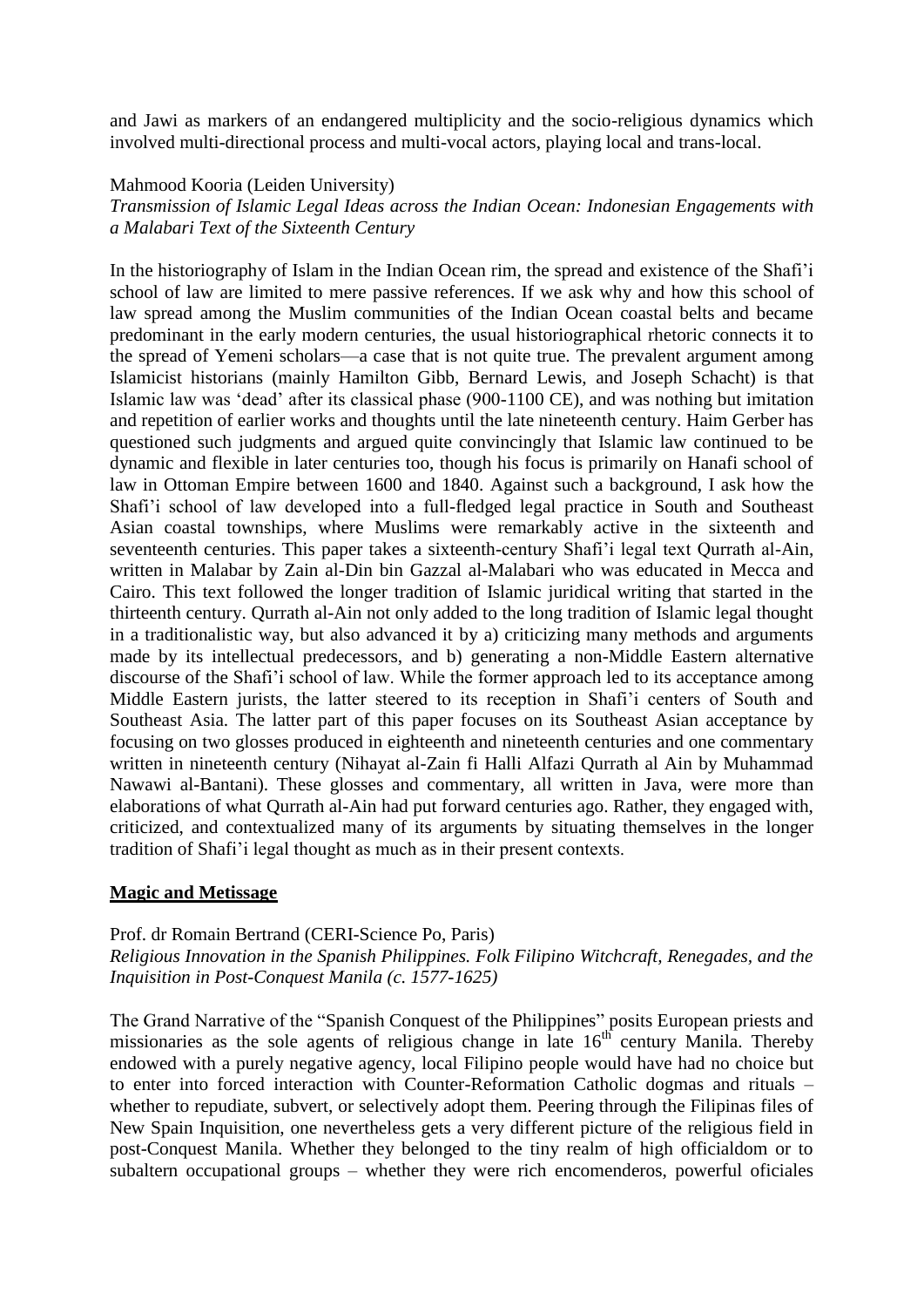reales, or impoverished gente de mar y guerra –, the Spaniards often dealt at their own risks with a densely populated local invisible world. In a high-profile case, the wife of a high ranking Crown officer hired the services of a servant who happened to be a local ritual specialist to hold a "devilish ceremony" in which she invoked the diwatas in order to kill at a distance the lover who disparagingly repudiated her. Rank soldiers who spent their time playing dice at the Parian Gate had Filipino, Chinese, or Malay "sorcerers (hechiceros)" craft invulnerability or love potions and turned to local "healers (curanderos)" rather than to medics. Even college students often fell prey to Chinese soothsayers. Soldiers taken as captives on Borneo or on the Sulu Islands in the wake of failed "military journeys (entradas)" adopted "Moorish faith and customs" and became "renegades". The files of the Holy Office bear testimony to a polycentric and hybrid religious field, in which Christian teachings and local Filipino ritual practices did mix to the point of giving birth to a whole new spiritual underworld. Manila Inquisitors acted both as the arch-enemies and as the meticulous ethnographers of this unseen realm.

#### Dr Ryan Crewe (University of Colorado at Denver)

*From the Moluccas to Mexico: Religious Geopolitics and Global Mestizaje in the Transpacific Inquisition Trial of a Moluccan Soldier, 1580-1650*

In 1643, in the multicultural Manila barrio of Binondo, a Bengalese woman named Ynés de Lima and María de Lima, her Creole slave of African descent, approached the local comisario (agent) of the Holy Office of the Inquisition to make a stunning accusation. Together, they denounced Ynés' husband, Alexo de Castro, a mestizo veteran from the Moluccas who boasted a long record of serving the Hispanic Monarchy throughout Asia, of secretly practicing Islam and spreading anti-clerical ideas. After a preliminary investigation, the comisario became suspicious of Alexo de Castro's complex biography: although a baptized Catholic, his Moluccan origin associated him with a tumultuous world where political expediency seemed to dictate religious affiliation. Moreover, Alejo's genealogy and kinship was global in scale. Suspecting that Alejo's cosmopolitanism and mestizo background had allowed him conceal an inner Muslim identity and heretical views, the comisario placed him on the Manila Galleon bound for Mexico, where he was found guilty. Based on trial and administrative records from Philippine, Mexican, and Spanish archives, this paper presents a microhistory of the Castro trial, connecting Castro's transits across seventeenth-century Asia with the geopolitical and religious anxieties of Manila's inquisitors, who represented the distant Mexican Inquisition's frustrated efforts to police this porous transpacific frontier. This study connects these two broad contexts to the circumstances of the Castro household in Manila, which was riven by domestic abuse and property disputes. Despite the Inquisition's ineffectiveness as a transpacific institution, it was nonetheless an effective tool in the hands of Ynés and María, who successfully associated Alejo with Spanish anxieties regarding the Muslim frontier and mestizaje. In this way, the Castro trial connects the global histories of seventeenth-century Hispano-Asian Pacific World through this local story of conflict inside one household in Manila.

# Deepshikha Boro (Leiden University) *Spinning the Web: Guy Tachard between Diplomacy, Mission and Republic of Letters*

'Go-betweens' are one of the most fascinating phenomena in the history of trans-local connections. Historians in the past century have remained attracted to the characteristics of individual agents who constructed a comprehensible space for communication and exchange in the intra-Asian middle-ground. But how typical or unusual is the go-betweens and his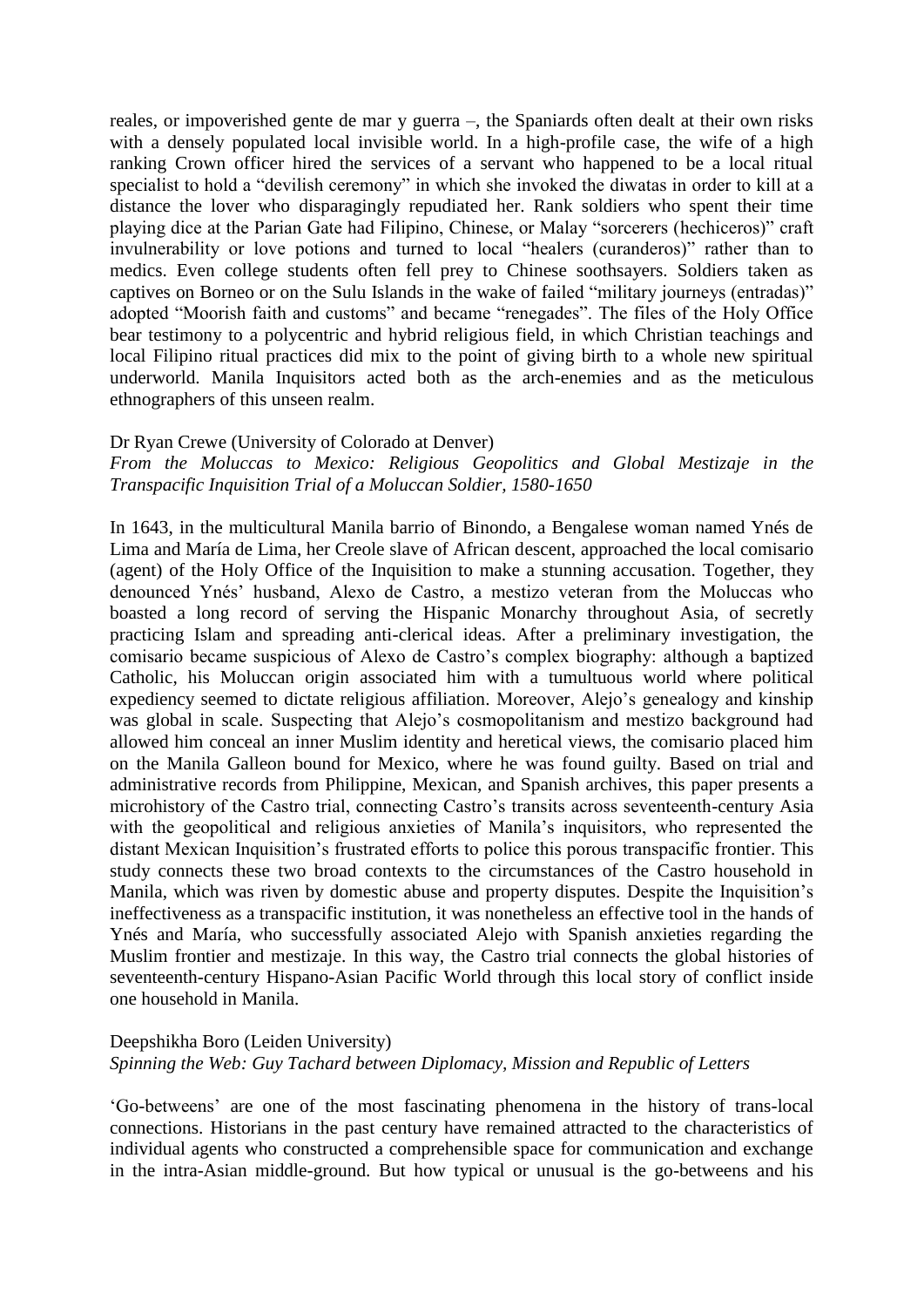position? What are the larger processes that define the historical matrix within which the path of such an individual can or should be read, and how meaningful is to insist on the importance of such men? This paper explores in what contexts such agents can be identified as crucial. Instead of focusing on the cosmopolitan experience of merchants, soldiers, travellers, administrators, or traders – groups that continue to capture the imagination of the historian – it places missionaries at the centre of historical agency.

Emphasizing the plurality of trans-local interaction, this paper distinguishes between the position and negotiating power of the French in relation to the Siamese crown in the  $17<sup>th</sup>$ century, and the position of the missionaries who created new systems of meaning and exchange. The latter is teased out from a case study of French Jesuit missionary Guy Tachard, who was an important figure in the interaction between the French and the Thai. He was spinning webs of connection, which leads us to interpret the cultural dialogue between these two different cultures at multiple domains: mission, diplomacy and the Republic of Letters. However, the role of Guy Tachard has been poorly interpreted by recent studies. Interventions by his contemporaries render the debate even more complex: many of his associates in the missions loathed him. It would seem that this refers to the self-presentation or self-fashioning that he celebrated. He was a man who could do all and dared to do all and who had no measures but himself. At once a scholar, diplomat, and missionary, there is a basic historical and contextual contrast that underwrites his character as a shape-shifter.

#### Ariel Lopez (Leiden University)

#### *Politics and Religious Conversion in Minahasa, Bolaang-Mongondow and the Sanghir Archipelago, c. 1830-1900*

This paper examines the process of Islamic and Protestant religious conversion in three northernmost regions of Sulawesi: Minahasa, Bolaang-Mongondow and the Sangir islands. It places the process of religious conversion in the context of an expanding, and often competing, Dutch colonial and (arguably less defined) Islamic economic-political networks in the archipelago. It focuses on the role of the local ruling elite in the process of conversion and examines their relationship with the Dutch colonial officials, European Protestant missionaries and Islamic hadjis and traders. By doing so, it intends to historicize the increasingly crucial role of religion in the socio-political life of a colonized society.

#### Dr Isaac Donoso (University of Alicante) *Steps towards a Philippine Islamic Identity*

Modernity has triggered a conundrum identity for Muslims in the Philippines, considered the major center of Christianity in Asia. From armed conflict to new conversions (Balik Islam), Filipino Muslims have struggled to define a coherent history in the context of Asia. We will analyze in a broad sense the capital elements towards an Islamic identity in the Philippine islands, in order to have a synopsis that can reconcile Philippine Islam within the history of Islamic civilization. Accordingly, we will describe the cultural and historical phenomena from the so-called Ahl al-Bahr ("People of the Sea") to the end of the 19th century. The contact with the Spaniards and the legacy of Islamic Spain will prove an essential element in defining Islamicity in the Philippines. Hence, the concept of Bangsamoro sums up the richness of this cultural process that has influences from the East (Eastern Asia) as well as from the West (al-Andalus), shaping the Philippines as the meeting place of both edges of the Islamic world.

#### **Performing Religion and Ritual**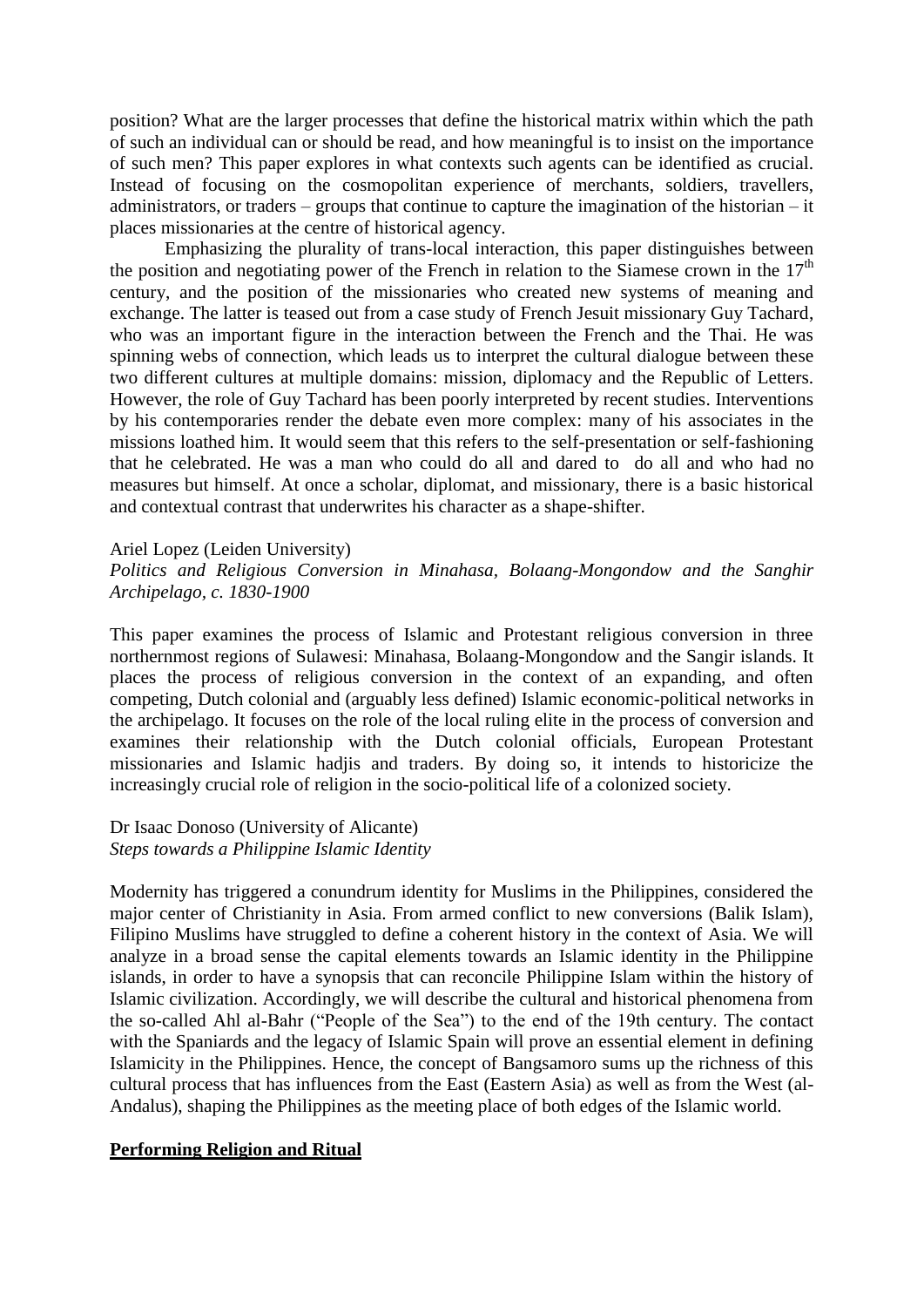#### Dr Chiara Formichi (Cornell University) *Performing Religion: Commemorating the Family of the Prophet in Sumatra*

Reflective of their own time and locations, religious traditions are also the result of an active conversation with their environment. In this presentation I will focus on the shaping of Islamic (Shi'i) ʿĀshūrāʾ performances here in Sumatra; these are commemorations for the martyrdom of Husayn, grandson of the prophet Muhammad, and traditionally re-enact the battle of Karbala. Identifying three different waves of inter-Asian transnational connections, the paper illustrates how "globalisation" contributed to the formulation of characteristically localised performances in the cities of Bengkulu and Pariaman, and it will conclude with a reflection on the relation between "local traditions" and religion, and the process of reinventing traditions.

Yemenis and Persians were amongst the first and most assiduous traders to reach the archipelago in the 9-13th centuries: what started as commercial connections rapidly evolved into religious and cultural exchanges, also affecting ritual practices. I here focus on one specific aspect of this transmission, that which helped the diffusion of pre-sectarian devotion towards the ahl al-bayt - i.e. the immediate family of prophet Muhammad.

In the 18th century, piety for the "people of the house", and ritual performances marking the period of ʿĀshūrāʾ, were imported to Sumatra by South Asian sepoy soldiers and convicts, under the brief era of British rule there. The drums, hymns, and performative structure that is still today revived in Pariaman and Bengkulu find their roots in North India. Thirdly, in the past decade, the archipelago has experiences a rise in commemorative events for ʿĀshūrāʾ inspired by rituals developed in the greater middle eastern region, and more specifically Iran.

#### Yulianti (Universitas Gadjah Mada/Leiden University) *Considering the Role of Buddhist Women in the History of Buddhism in Indonesia (1930-40)*

Scholars working on the history of Buddhism in Indonesia scarcely discuss the roles of women in their narratives. Instead, the account is heavily centered to famous figure, for instance Kwee Tek Hoay. Nevertheless, some sources indicate that women were not only interested in learning and practicing Buddhism but also played crucial role. It is recorded in one of the sources that a woman named Mrs. Tjoa Hin Hoay was one of the key figures to make contribution in the establishment of Buddhist association in Batavia, later known as Java Buddhist Association in Batavia in 1934. Other evidence shows women participated in Bhikkhu Narada's lectures during his visit in 1934. In one of the occasions, Narada gave a lecture at klenteng Thoeng San Toeng where the audience composed only of women who belonged to the Chinese group called Khe (also known as Hakka). From a few evidences here, I presuppose that women also took important part and engaged in the process of the institutionalization of Buddhism in Indonesia in the early 20th century.

This paper attempts to locate the women position in the historiography of Buddhism in Indonesia. Therefore it is aimed to understand how Buddhists women took part in the process of institutionalization of Buddhism in the archipelago. The time frame discussed in this paper will cover starting from 1930-1940.

# Ghamal Satya Muhammad (Universitas Indonesia) *Widjojo Koesoemo Flower Between Tradition and Science, 1830-1939*

In the present Javanese society, the sacred flower Widjojo Koesoemo is considered to be a myth with no reference on the once-existed court tradition to obtain the flower for Javanese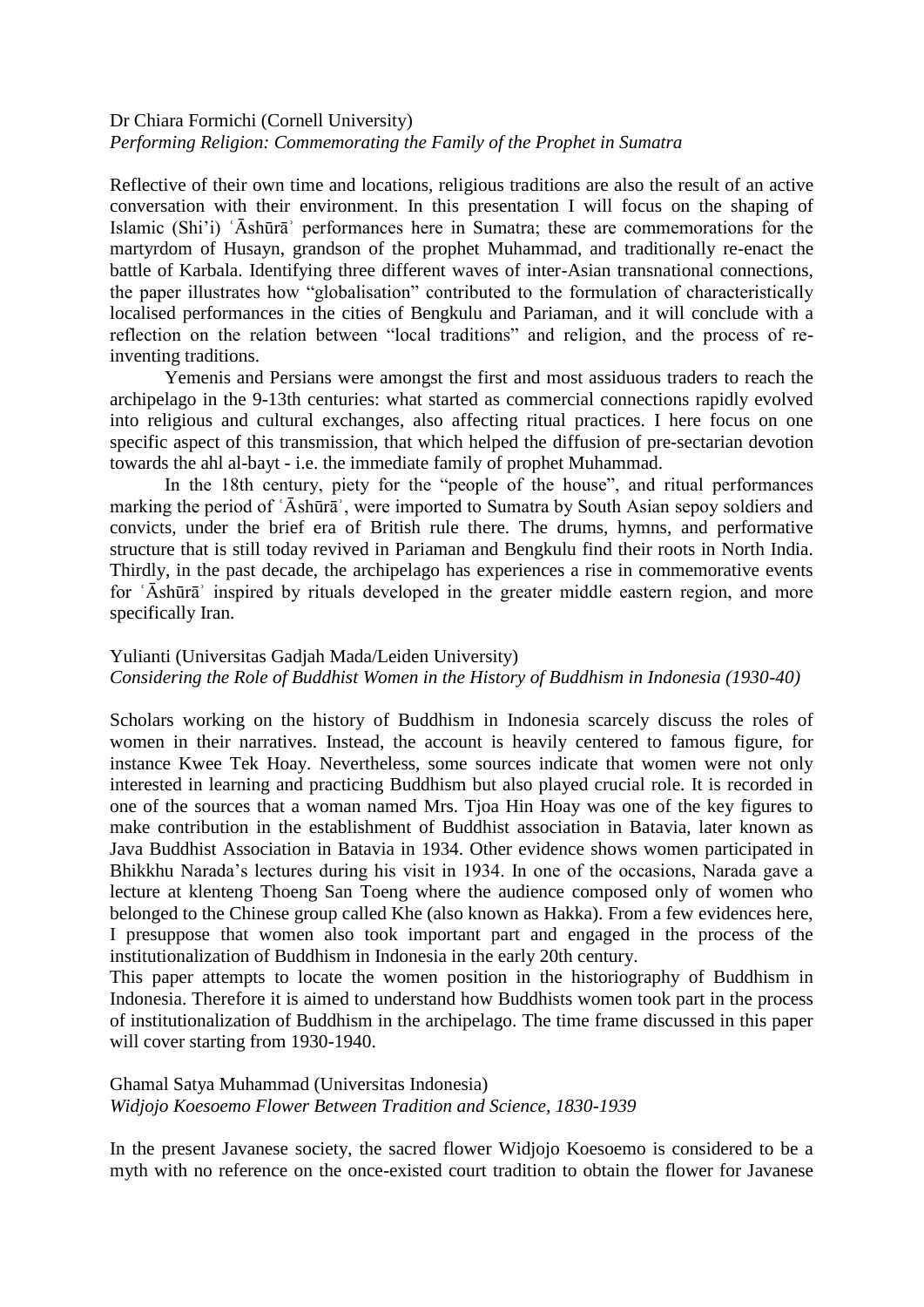king. In this paper, I demonstrate the role of Widjojo Koesoemo flower in Surakarta court during the period of Dutch occupation. As an important tradition that has traits from old Javanese mythology, both the flower and the mission played central role for the legitimacy of Surakarta kingship, a conception that is similar to Javanese *wahyu*. After coronation, the new *sunan* would send a mission to obtain the flower in a rock island of Bandung, South Coast of Java. *Juru suranata*, the court ritual leader, and *kyai* from Masjid Agung of Surakarta were the members of the mission. The reason was due to the spiritual circumstance of this mission. The proximate encounter ensued when the Dutch scientist "demystified" the flower into Linnaean taxonomy. I argue that the "silent" rejection of the Dutch finding and continual mission to obtain the flower are evidenced of Javanese cultural resistance. From this tradition, the king's rightful authority over the kingdom of Surakarta remained unchanged even in its political subjugation to the Dutch colonial government.

#### Dr David Kloos (VU Amsterdam)

*From Acting to Being: Expressions of Religious Agency in Aceh, ca. 1600-1900*

#### From acting to being: Expressions of religious agency in Aceh, ca. 1600-1900

This paper deals with the early modern tradition of Acehnese epic poetry. It argues that the Acehnese hikayat contain evidence for the formation of an individualized Muslim ethics. In the eighteenth century, a protracted decline of Acehnese royal power initiated a process of political and economic fragmentation and decentralization. This shift coincided with the emergence in rural areas of religious specialists (the ulama) as an influential social group. In the wake of these changes, the Acehnese poetic tradition reveals a shift from a dominant cosmological model of divine kingship based on ritual hierarchies to a paradigm of reflective ethics based on individual responsibility to God. Making comparisons with West Sumatra and Java, I posit that the intensity of colonial violence in the late nineteenth century contributed to the framing of Acehnese ethno-religious identity in scripturalist (rather than, for example, pluralist or syncretist) terms.

#### **Power and Islami(ci)zation**

#### Prof. dr André Wink (University of Wisconsin-Madison) *Sea Power and Islam in the Indian Ocean and the Malay-Indonesian Archipelago*

This paper explores the rise and development of Muslim maritime empires or thalassocracies throughout the Indian Ocean and Malay-Indonesian Archipelago. While it aims to deal briefly with virtually all such empires, most attention will be given to a comparison between the early modern maritime empires of Aceh and Sulu in the Indonesian Archipelago and that of Oman in the western Indian Ocean. A common argument has been that it was the autonomy from the rural hinterland elite that allowed the coastal city states of maritime empires to sanction Islamization or Islamic reform. By contrast, it will be shown in this paper that the commercial elites of maritime empires did not operate in isolation from the landed nobility or the hinterland states but that a conjuncture of commercial elites and state power as well as relative autonomy from the landed nobility was needed for Islamic reform movements to succeed. The paper will also give some attention to European mercantile and colonial expansion and its impact on religious developments in these maritime empires, and how it brought about their ultimate demise.

Simon Kemper (Universitas Gadjah Mada/Leiden University) *War-bands on Java: Mandala and Military Labour Markets described in VOC-sources*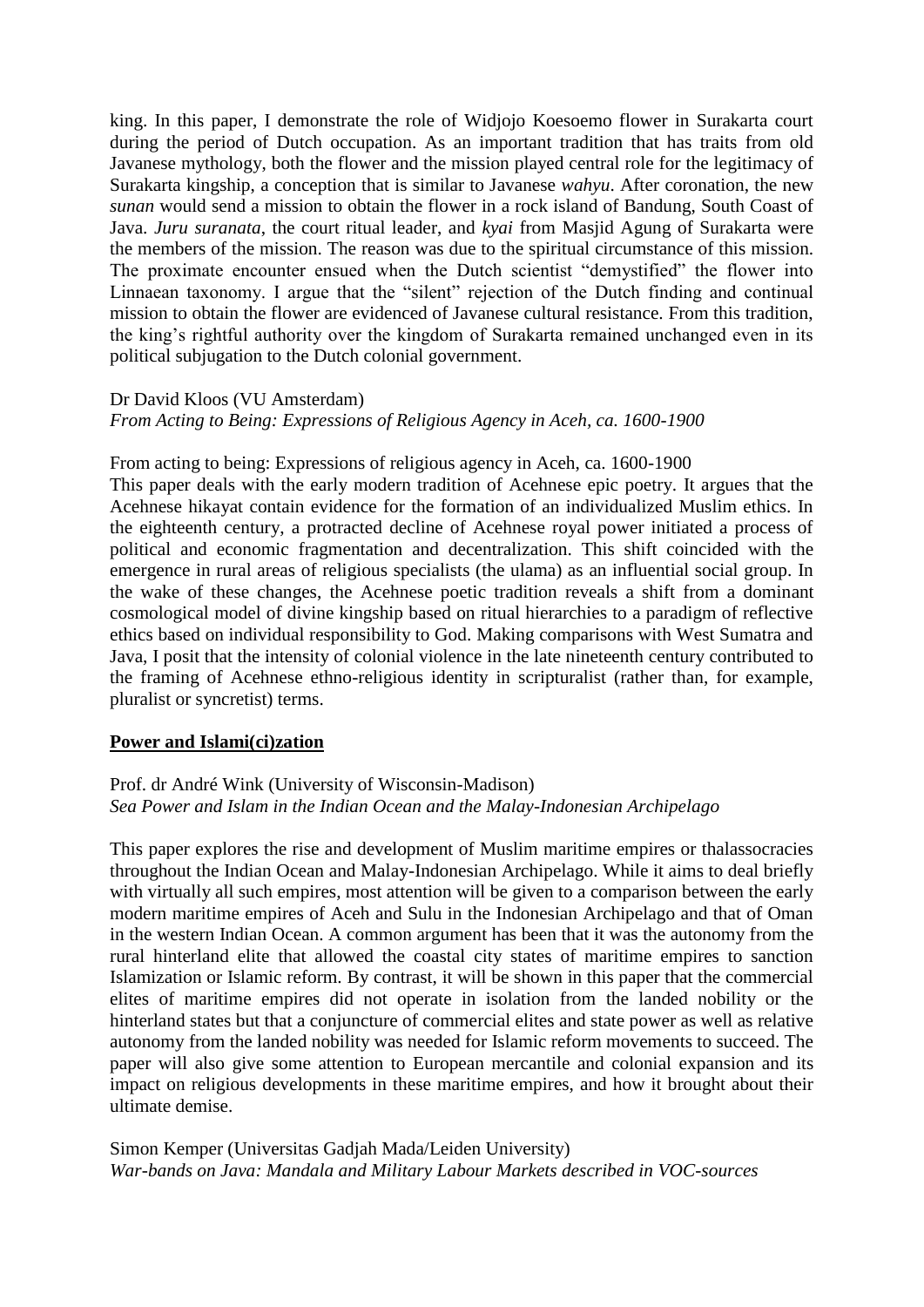In 1677, the Central Javanese polity of Mataram was in dire straits. Militias ravaged East Java and ransacked the capital. The only bright spot was the support gained from the Dutch East India Company to counter the 'insurgence'. Speelman - victorious against the Makassarese ten years earlier- was assigned as Admiral for the campaign against the opposing warlord; Trunajaya. In the elaborate report he wrote at the end of his mission, he mentions the ways in which Trunajaya attracted his troops and how his peers used 'devilish false prophecies' to distract the 'general people' from 'their required obedience'.

I take up descriptions like these and reflect on what they expose of a Javanese military labour market. Kolff described how such markets were used by both Mughal emperors and 'Indian' warlords to gather a mingled and diverse crowd. By doing so, they generated new socio-religious identities. A careful look at the Javanese military history shows similar processes to have occurred there. Islamic legends as that of the Wali Sanga were used to construct warrior cults that appealed to a motley group of warriors. I wonder whether the Company men were able to comprehend such underlying discourses and intricacies of martial demand and supply. Similarly, I attend to how this affected their view on the realm or 'mandala' as a whole.

Close cooperation with Mataram entrenched the Company in a war that equally required them to draw in as many troops as possible. The reports and letters on the campaigns between 1677 and 1680 thus reflect a lot on new coalitions joining the march. However, since the VOC entered a labour market unlike European ones, misinterpretations were commonplace. This makes it necessary to consider the authors that penned the sources down. Questions are asked on their background, occupations and preconceptions. Subsequently, the epistemic character of their writings is judged upon. Having found the limits of the VOC's scope, clues can be derived on a larger Javanese military endeavour that was not understood by the Dutch, yet indicated by their writings. Beyond the 'devilish false prophecies' lay religious notions that even the VOC depended on to muster their forces.

# Adieyatna Fajri (Universitas Gadjah Mada)

# *Royal Pilgrimages in Seventeenth-century Java and North-India*

For religious man, space or landscape is not homogeneous; they are qualitatively different from others. In this regards landscapes are covering both of sacred and profane which resulted from binnary opposition system of human language and thought, in which two theoretical opposites are strictly defined and set off against one another. For the Javanese, mountain has long been perceived as a sacred place inhabited with unseen world which may pervade great mystical power. Within the new Islamic era, saint's tombs become another characteristic feature of sacred mountain of Java. For the Javanese rulers, the Islamic saints presence on the mountain appeared to enhance their authority by legitimizing them. Through examining Hindu-Buddhist inscriptions, traditional Javanese sources and Dutch archives, this research try to reveal the importance of Javanaese mountain which is reperesented by Mount Jabalkat along with Sunan Tembayat's tomb as a source of religious authority particulary in the reign of Sultan Agung from Mataram in the 17<sup>th</sup> century. Furthermore, this research also discuss the relationship of the idea of Javanese sacred landscape in the Indo-Islamic context. In conclusion, Within naturally diversed political faction, mountain along with its saints appeared to be a potent of religious power which should be propitiated properly or it could otherwise ignite religious insurgences toward the royal court.

#### **Reform and New Traditions**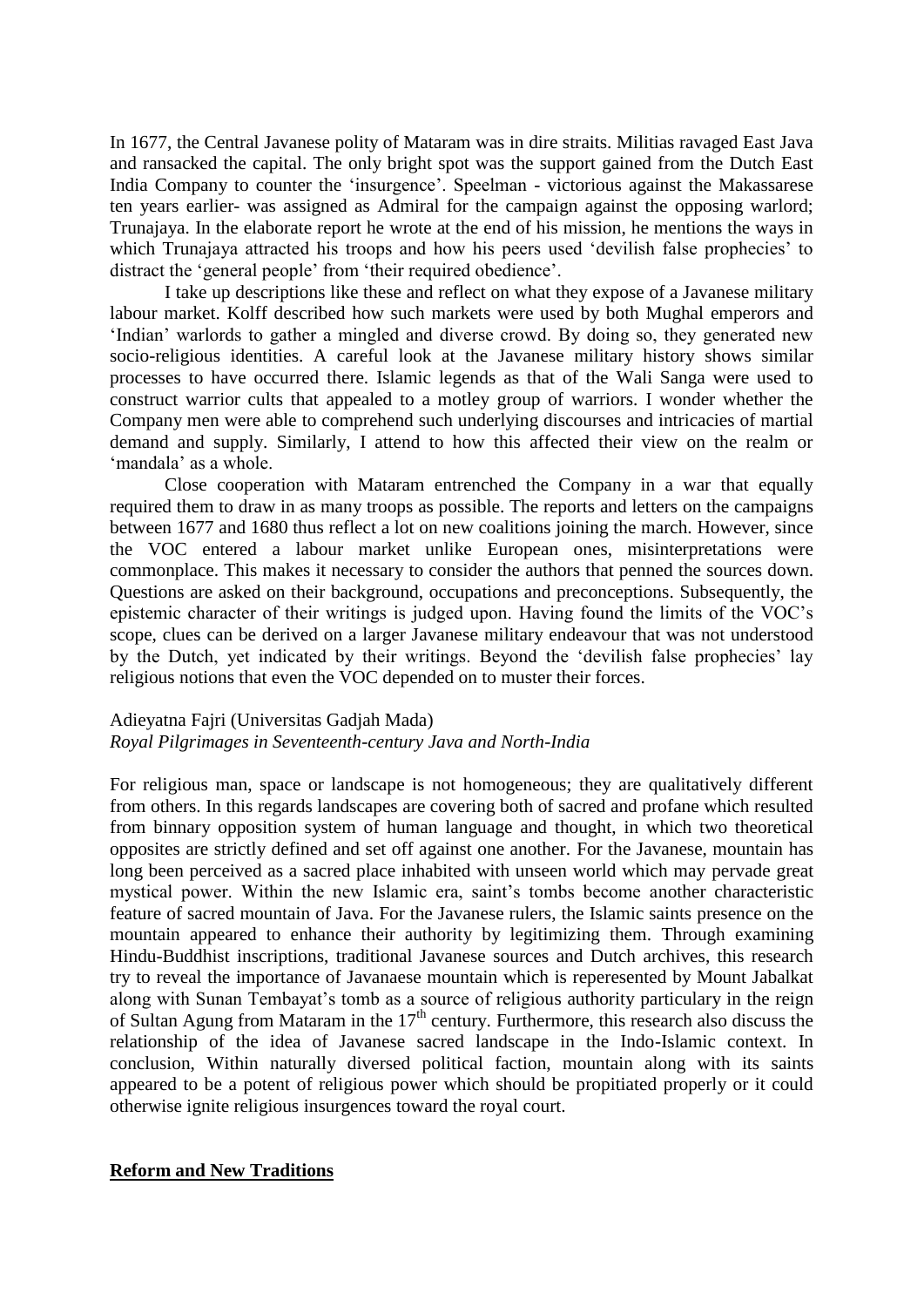# Dr Nico Kaptein (Leiden University) *A Maker of Islam in Indonesia: Sayyid `Uthman (1822-1914).*

Born in Batavia in 1822, Sayyid `Uthman spent from 1841- 1862 in Mecca and Hadramaut, the land of his forefathers, for deepening his knowledge of Islam. In 1862 he returned to his native town, where he became active in teaching, writing, preaching and publishing until his death in 1914. During his lifetime he was consulted permanently on all kinds of issues by many Muslims from the Archipelago, who regarded him as *mufti*. Although Sayyid `Uthman is primarily known for his cooperation with the famous Dutch scholar of Islam and government advisor, C. Snouck Hurgronje (1857-1936), in this paper I will deal with his contribution to the making of Islam in Indonesia by going into a number of his writings.

# Oliver Crawford (Cambridge University) *Mediation of Islamic Modernism and Minangkabau Tradition in the Thought of Tan Malaka*

Tan Malaka's vision of politics was filtered through his upbringing in early-twentieth-century West Sumatra, a site of intense religious debate generated in large measure by the region's connections to the Middle East and the staging posts of the Hajj pilgrimage. Yet, as a student of Dutch schools in both Sumatra and the Netherlands, his was also a highly Westernized intellectual formation. Exploring how he negotiated this contested religious landscape, and sought to integrate aspects of Islamic modernism and Minangkabau tradition into an anticolonial political theory (which drew much inspiration from European political thought) ought to shed light not just on the political thought of Tan Malaka, but also on late-colonial antiimperialism more generally, since other prominent political activists like Mohammad Hatta and Sutan Sjahrir emerged from the same context.

# Dr Nyoman Wijaya (Universitas Udayana, Denpasar) *Bali and the Invention of Hinduism*

The purpose of this study is to discuss the relations of power in the history of the Hindu religion in Bali. The concept of power relations refers to the concept of Power and Discourse of Michel Foucault, while the term "invented religion" is a development of Invented Tradition Eric Hobsbawm. Because it was "invented religion" in this study is defined as a invented the practice of Hindu religion, constructed, and was officially manifested, and religion practice that emerged in a relatively short time, that in a few years be regarded as an established religion. Based on the concept of Power and Discourse of Michel Foucault, I argue that there are relations of power that shape and sustain the practice of "invented religion." I will try to find the power relations in a worship God discourse in the temple in the Samuan Tiga and Jagatnatha temples. There are two research questions that I asked of the argument, namely how and why these two discourses emerge and thrive in contemporary's practice Hinduism? The answer to both questions will be sought at the present organic intellectual thought. Then assessed using the Genealogy Method of Michel Foucault. My conclusion is the presence of two discourse greatly influenced by the monotheism of Islam as the majority religion in Indonesia.

Dr Henk Niemeyer (De Corts Foundation, Jakarta) *Colonial Features of a Protestant Ecclesiastical Order in Indonesia: The Protestant Church of the Netherlands Indies, 1933 – 1942*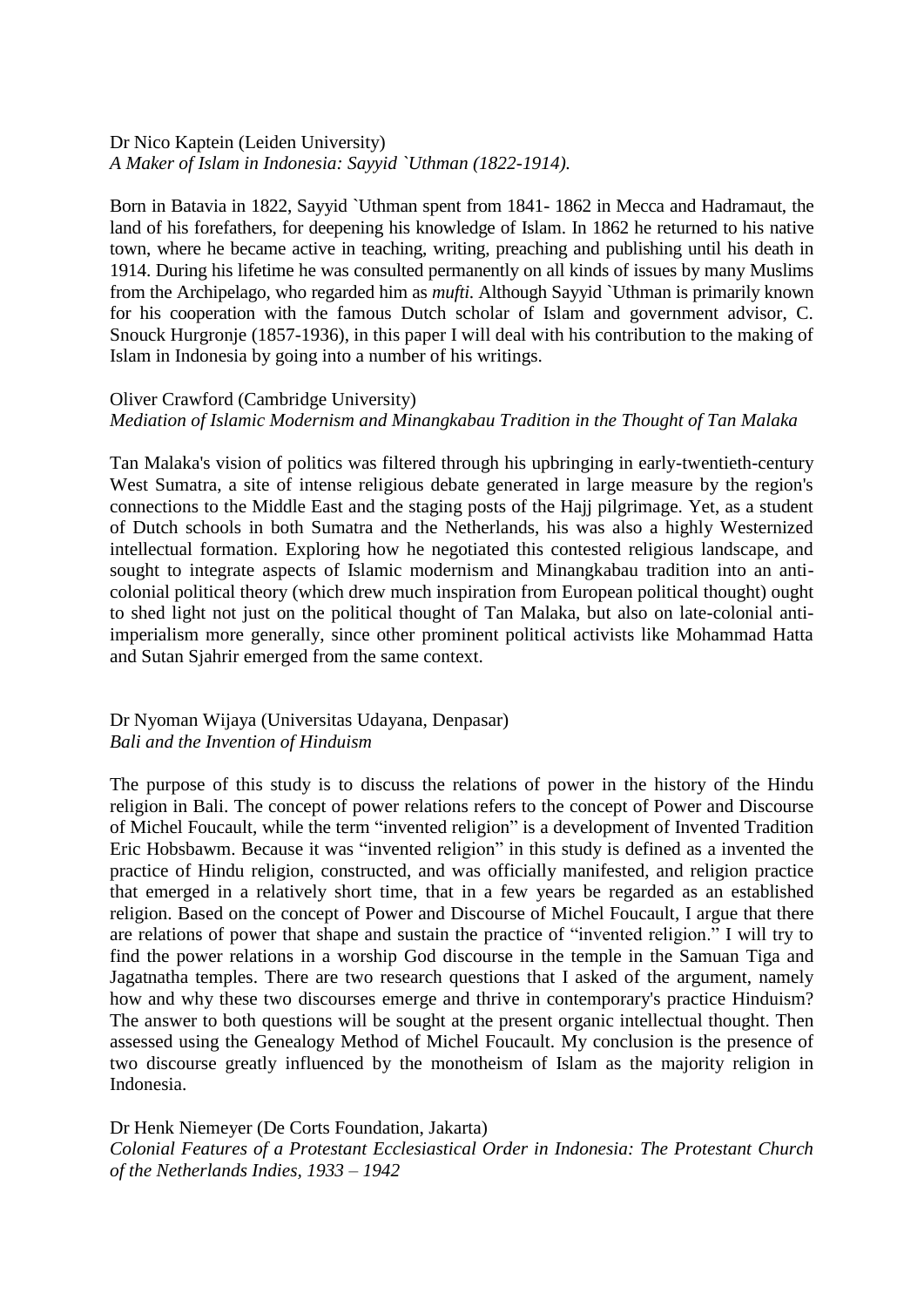The last decade before the Japanese occupation, the *Protestantsche Kerk van Nederlandsch-Indië* (PKNI, henceforward *Indische kerk*) had proudly presented itself in press communiqués as the oldest and largest Protestant Church in the Asia-Pacific region. The Netherlands Indies at that time comprised some 2,2 million protestants, and approximately 850.000 of them belonged to the Indische kerk. The other 1.350.000 were member of a labyrinth of protestant churches and missionary stations active throughout the archipelago; from the large Batak church in northern Sumatra to the first fruits of the Pentecostal churches that became first active in East Java in 1921. Yet, despite of the comfortable situation of the PKNI as a dominant, state-sponsored colonial church, the first cracks in the old Calvinist parchment had already become evident. In this article I would like to analyse five characteristics and issues of the Indische kerk in the decade before the Archipelago was finally taken by the Japanese army during a few fatal weeks in February and March 1942. These five subjects that I have selected all point at one major weakness within the church, which I call 'colonial paternalism'. This concept will be further explained in the conclusions at the end of this paper. The grand meeting of all Reverends in 1933 and the subsequent administrative seperation between Church and State in 1935 marked the beginning of a new era. The 1930s showed the beginning of a transition from an authoritarian, fully centrally led church closely connected to the colonial government, to a more presbyterian, decentralized and more modern church.

The decade before the Japanese Occupation shows the two faces of the Indische kerk very clear. On the one hand a European-dominated church in Western Indonesian where the clergy copied typical forms of Dutch ideological and religious 'pillarization' into (Indo- )european society, and on the other hand strong emancipatory movements in 'volkskerken' or popular churches in Minahasa (North Sulawesi), the Moluccas (in particular the government of Ambon) and Timor. In the analyses I explore the archives of the Indische kerk which have been recentely made accessable. Apart from the Notules of the Central Church Board in Batavia, I also consulted a specific type of documents produced by the *predikanten* or ministers working in a certain church resort in a certain region. It became obligatory in the 1930s for ministers when they were replaced to write a report about the situation in their church resorts and the local community of believers. These reports were called *Nota's van Overgave*.

#### **Religious Renewal in Education and Media**

#### Dr Hilman Latief (Universitas Muhammadiyah Yogyakarta) *Islamic Renewal, Philanthropy and Citizenship in Indonesia*

This project concerns the impact of Islamic renewal on the proliferation of philanthropic associations among Muslims in  $20<sup>th</sup>$  and  $21<sup>st</sup>$  century Indonesia by analyzing Muslim discourse on the notion of *ummah* (Islamic communities). A number of Muslim organizations founded in the early 20 century, in fact, have used the term *ummah* as a key concept to underpin their social welfare-oriented activities to create the ideal 'imagined' Islamic communities. This project, in particular, analyzes the way in which Muslim thinkers and organizations reconcile the notion of the *ummah* with the idea of citizenship in a nation-state era and its consequences for the rise of Islamic philanthropic organizations active in both national and international arena. This project deals with the following questions: how has the idea of the *ummah* justified Islamic social activism among Indonesian Muslims, what is the impact of Muslim discourse of the idea of the *ummah* on the nature of NGOs in Indonesia,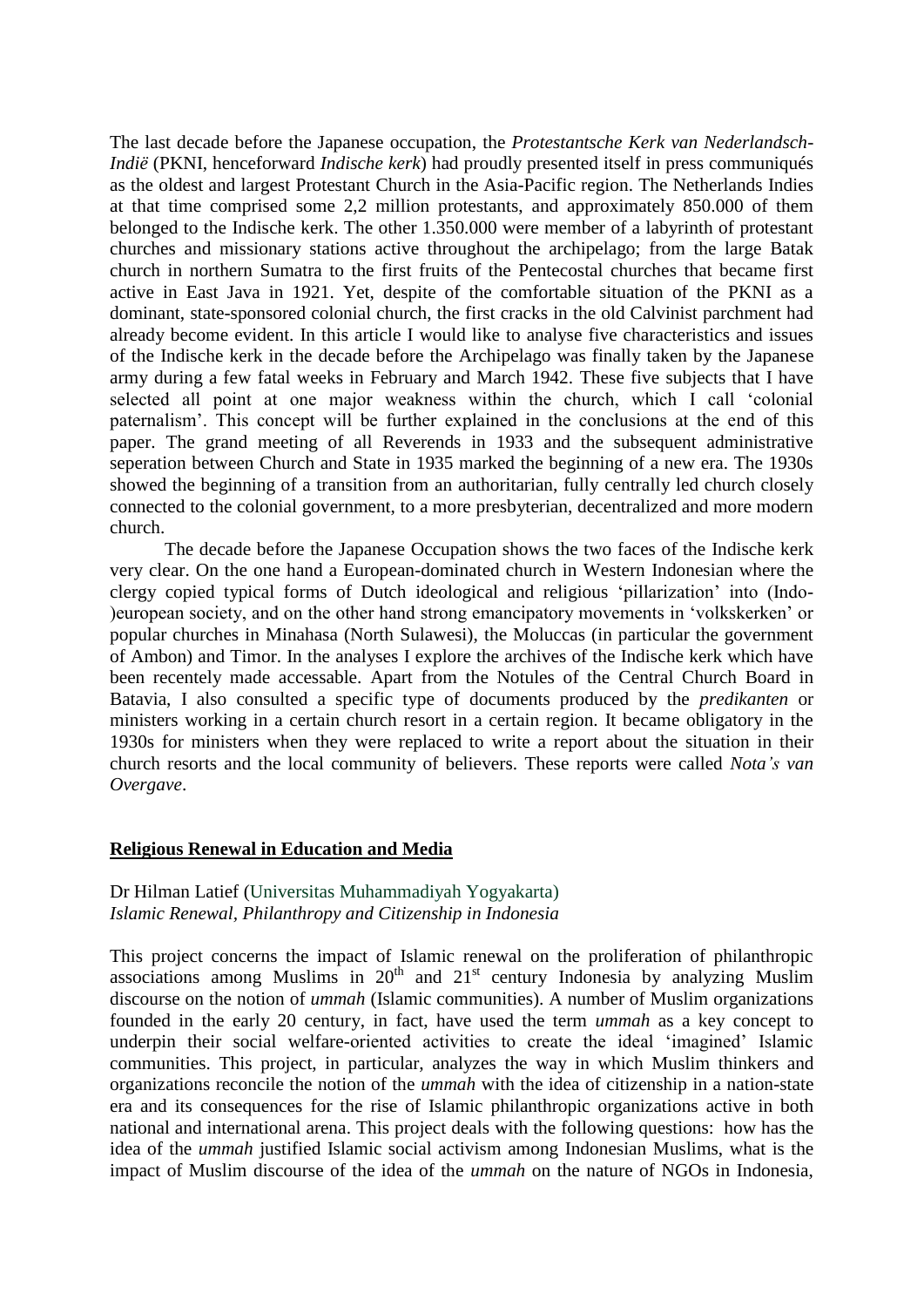and how are the rights of the citizens conceived by Muslim social activists and philanthropic organizations in Indonesia's religious and cultural diversity?

Sander Tetteroo (Univesritas Gadjah Mada/Leiden University)

*State Relief and Private Philanthropy in Colonial Indonesia: The Case of the c. 1900-1904 Famine*

The purpose of this presentation will be twofold: first, I will briefly present the main topic of my PhD project 'Humanitarianism and religion: philanthropy in colonial and postcolonial Indonesia (c. 1890-1965).', as part of the project *The Making of Religious Traditions in Indonesia*. In this project I will investigate the roles of religious and humanitarian thought in philanthropic action in response to famine, natural disasters and warfare. I hope to include Christian, Islamic and other perspectives in this research.

Second, I will present my previous research into philanthropy and tie this to my PhD project. For my MA thesis I studied a famine that struck large parts of Java and some of the Outer Islands during the timeframe of roughly 1900-1904. Though demographic evidence is inconclusive regarding death tolls, the severity of the crisis is shown by the volume of state relief funds and anecdotal descriptions of people's suffering in colonial media. State expenditures totaled over fl. 4.000.000, a massive sum for the time. This presentation will primarily focus on the Residency Semarang. First, the long-term and direct causation of the famine are summarized. Then, focus will shift to the responses of the colonial state, private secular initiatives and Christian missionaries to the famine. The core of the state's relief efforts, begun in 1900 after much bureaucratic delay, were relief works: public employment at work sites where hard physical labour was demanded in exchange for a small wage. Several private initiatives were begun in 1902, most prominent among which was the hospital financed by a commission spearheaded by famous editor and publicist Pieter Brooshooft.

Finally, missionaries provided food, shelter and healthcare to the poor at their posts, while in 1902 a prominent poor colony was founded at Salatiga by the Van Emmerik family, aided in this by the Semarang government. Missionary efforts were not always appreciated though. By contrast, in Cirebon residency a conflict arose between the local government and the whistleblower missionary C.J. Hoekendijk over the occurrence of famine in the region West-Indramayu.

#### Dr Su Lin Lewis (University of Birmingham)

Patches of the World Elsewhere: Schools, Media, and the Cosmopolitan Imagination in *Southeast Asian Port-cities*

This paper examines the role of education and the media in multi-ethnic port-cities in colonial Malaya, Siam, and Burma in fostering cosmopolitan identities in the 1920s and 1930s. It examines multi-ethnic educational environments as well as Asian-owned English language newspapers. It focuses on new experiments in both religious and secular education, while also examining the role of roving teachers, news editors and press networks around the region in creating vibrant, pluralist intellectual cultures, particularly among the young.

### Johny A. Khusyairi (Universitas Gadjah Mada/Leiden University) *Forming Urban Javanese Christianity in Colonial Java*

The late colonial Java was an era of producing new Javanese elites, priyayi, simultaneously as colonial government's responsibility and interest. Being well-educated generation, they were employed in colonial administration and other fields of new urban modern works opened as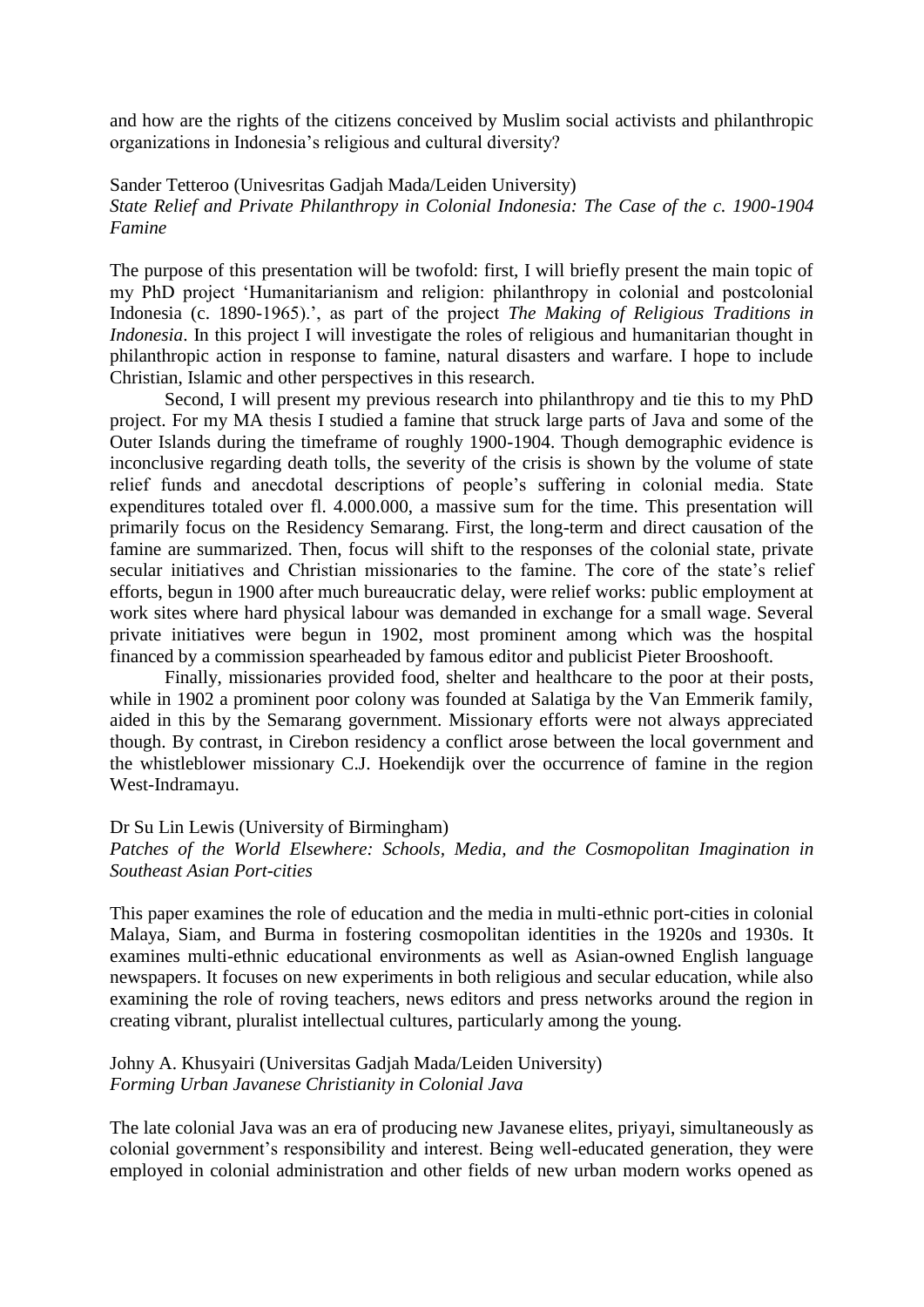consequences of colonial modernity. Idiosyncratically, they were the products of modernity who glorified Javanese traditional cultures, the priyayi values, which were to a certain extent distinct to the western cultures. Religiously speaking, the orientation Javanese culture was more or less closer to the Javanese religion (agami Jawi). Thus, many of them who embraced Islam practically acculturated with their Javanese cultures which subsequently resulted their Islamic-Javanese traditions. These kinds of priyayi were mostly inhabited in the interior and around of the Javanese cultural center, Surakarta and Yogyakarta, and generally in some areas of the Central and East Java. By their "lack" of Islamic faith, some of them were attracted to convert to Christianity. At this point, it is remarkably interesting to observe the priyayi's Christiainity as a result of their further acculturation. Conceiving theirselves as the guards of the high Javanese traditional culture, they most probably kept maintaining their culture in their Christianity. This paper is an introductory or hypothetical frame to the unspeakable history of urban colonial Java which perhaps unconsciously coloured Christianity of the present Java. For this reason, I focus primarily on secondary literatures in order to create conceptual frame of the phenomenon.

#### **Colonial Rule and the Making of Religious Heritage**

#### Dr Abdul Wahid (Universitas Gadjah Mada)

*Fiscal compromise or religious tolerance? Colonial Taxation Policy and Religious Practice in Java, 1850s-1920s*

The Dutch colonial state in Java was not as strong as historians suggest. Composed by a tiny foreign ruling elite, it was always haunted by fear and anxiety that the ruled native majority would rise to resist its political establishment. Cautious, therefore, appeared as one of basic characteristics of the colonial state administration. This was clearly seen in the fiscal sector, where cautious approach characterized almost the entire policy-making of taxation and its application. On Java, where majority of population adhered to Islamic teachings, the colonial government introduced several fiscal compromises, such as exemption of many taxable objects or activities that thought to have certain relations with the religious practices of Javanese Moslem in order to avoid conflicts and popular discontents. By examining the introduction of tax farming and its replacement system to Javanese Muslim society, this paper seeks to answer the following questions: What were the actual reasons of those fiscal compromises? What were financial and institutional impacts they had on public revenue and the taxable capacity of the colonial state administration? And to what extent did this policy represent the Dutch perception of Islam and their religious politics on Islam in this colony?

#### Sanne Ravensbergen (Leiden University)

# *"Potong tangan": The Ritualization of Islamic Legal Advice in Colonial Java, 1807-1918*

At the beginning of the 19th century the Dutch colonizers appointed the Penghulu (mosque administrator) as an adviser in regional colonial courts (Landraden) in Java. During court cases, the Penghulu shared his knowledge of the indigenous "religious laws, traditions and customs", which were assumed to be predominantly Islamic. However, applying Islamic law in criminal cases caused problems for the colonial government. Mutilating punishments in particular were disapproved of by the Western world. Therefore, colonial regulations prescribed that religious laws had to be executed as long as they were not in conflict with the "general principles of equity and justice". Confused by this vague description most judges in colonial courts did not take the advice of the Penghulu into account at all anymore. Soon, a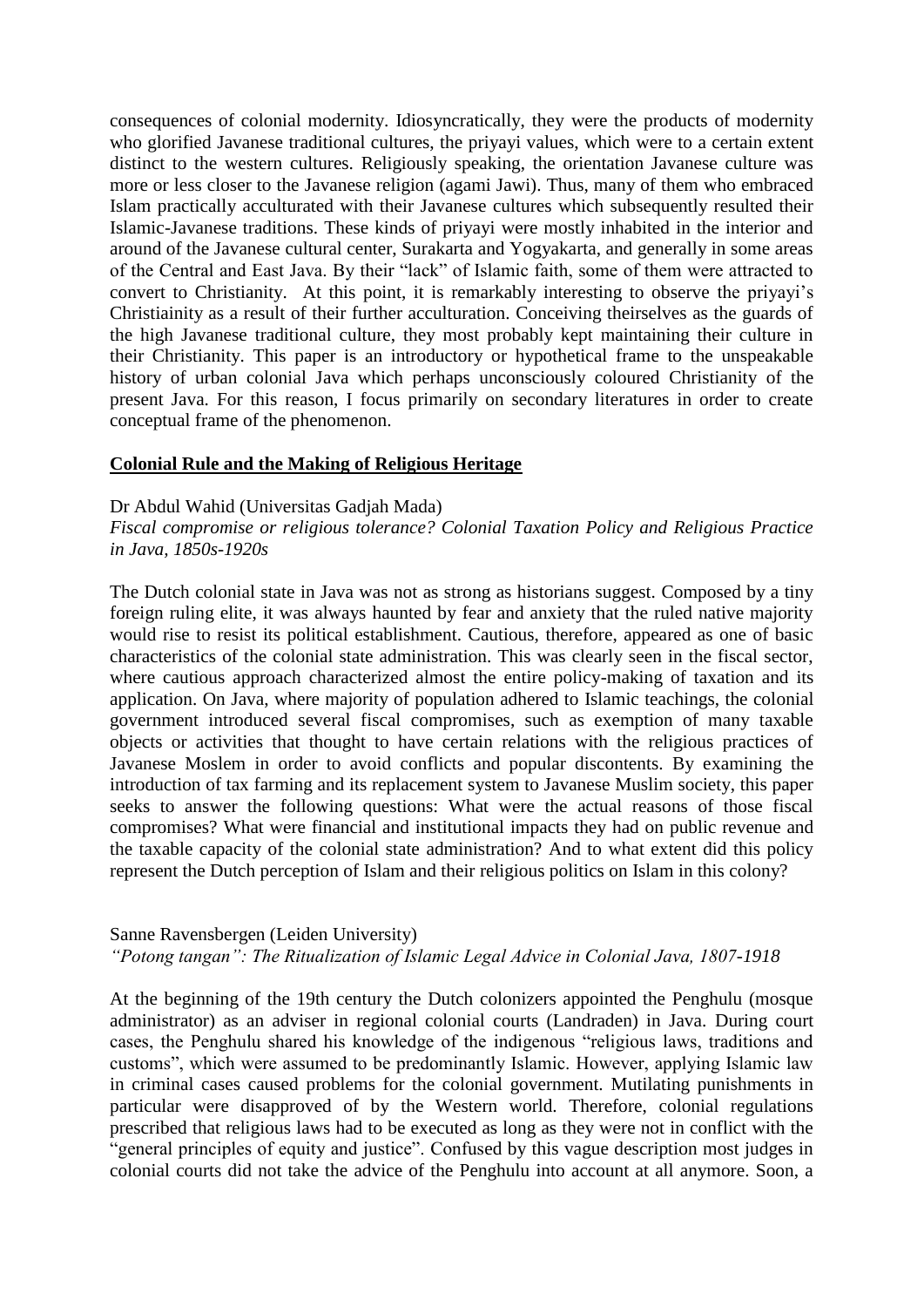stereotypical image of the Penghulu emerged of an old official who hardly spoke Arabic, fell asleep during court sessions and always advised "potong tangan" (to cut off a hand). Already in 1864 a colonial journal called the marginalized role of the Penghulu in criminal cases "a mockery of the Islamic commandment". However, an analysis of the few preserved criminal cases from the 1820s and 1830s shows that during the early colonial state era the Panghulu provided much more substantiated advices than the stereotypical image of the Panghulu as a 'colonial puppet' later on in the 19th century suggests. This paper traces back the considerations behind appointing the Penghulu as an adviser in criminal cases and describes the development of the position of the Penghulu in the Landraad during the 19th century. In this paper it is argued that a ritualization of the advice of the Penghulu took place during the 19th century which weakened the position of the Penghulu, not only as an expert of Islamic law, but also as a legitimate representative of the Javanese litigants.

#### Prof. dr Charles Jeurgens (Leiden University)

#### *Heritagization of Religion? Collecting Practices in the Nineteenth-century Dutch Indies*

Heritagization of Religion? Collecting Practices in the Nineteenth-century Netherlands Indies In the 19th century many civil servants, scholars, missionaries and artists in the Dutch East Indies made a 'tour on Java' to get a better understanding of the local circumstances. Civil servants and administrators wanted to obtain detailed information on local rule, scholars were looking for scientific data, missionaries wanted to make converts and artists found inspiration in the landscapes and in the indigenous communities. Most of these 'tour'-ists had in common that they collected cultural artifacts. Sometimes this was done out of pure personal curiosity but it could also be part of an organized undertaking in which artifacts were collected on request by for instance the Bataviaasch Genootschap van Kunsten en Wetenschappen, scholars and collecting institutions in the Netherlands. In this way a 'fund of historical objects, an archive' (Crane, Collecting: 37) was created, which could be translated into the narrative of the colonial state.

In this paper I want to focus on the mechanisms of collecting in the 19th century Dutch Indies and I will pay particular attention to religious artifacts. The mere act of collecting can be regarded as a form of meaning making and in that respect fundamental for the kinds of narratives that may be constructed. This assumes interaction between the intended narrative and the appraisal of artifacts to be collected. How was this connection established? The central questions I want to answer in this paper are: Who were the collectors of religious artifacts and what interests did they serve? What kinds of 'archive' did they create and how were these used? Did these collectors in any way take into account the interests of the communities the artifacts belonged to?

#### Dr Marieke Bloembergen (KITLV)

# *Indonesia in the Light of India. Heritages, Scholars and Religious Revivalism across Borders, 1920s-1970s*

Scholarly, spiritual and religious revivalist networks, operating at local, inter-Asian and global levels, have, since the late nineteenth century, spread the fame of the material and intangible remains of Indonesia's Hindu-Buddhist past (temples and objects, texts and stories, and religious practices – in short 'sites'). The interests in these sites vary, and they are of individual, associational and institutional nature, but they are bound by a fascination for what was (and is) considered to be these sites' Indianized quality, their cultural legacies and their presumed origin – 'India'. This paper, part of a new research-project, aims to gain